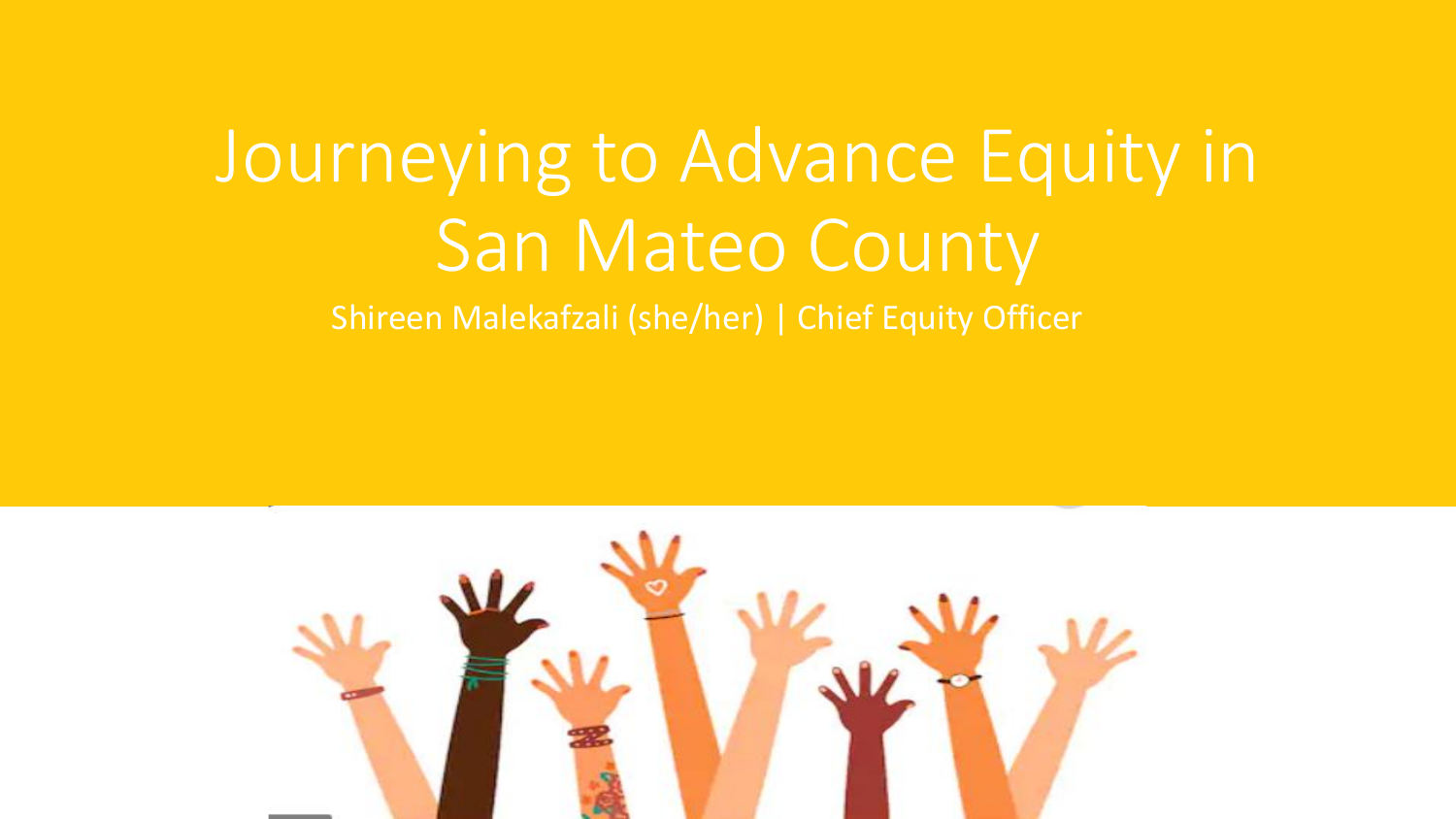Acknowledging the land our County sits on. Land of the Ramaytush Ohlone People

We wish to pay our respects by acknowledging the Ancestors, Elders, and Relatives of the Ramaytush Community and by affirming their sovereign rights as First Peoples.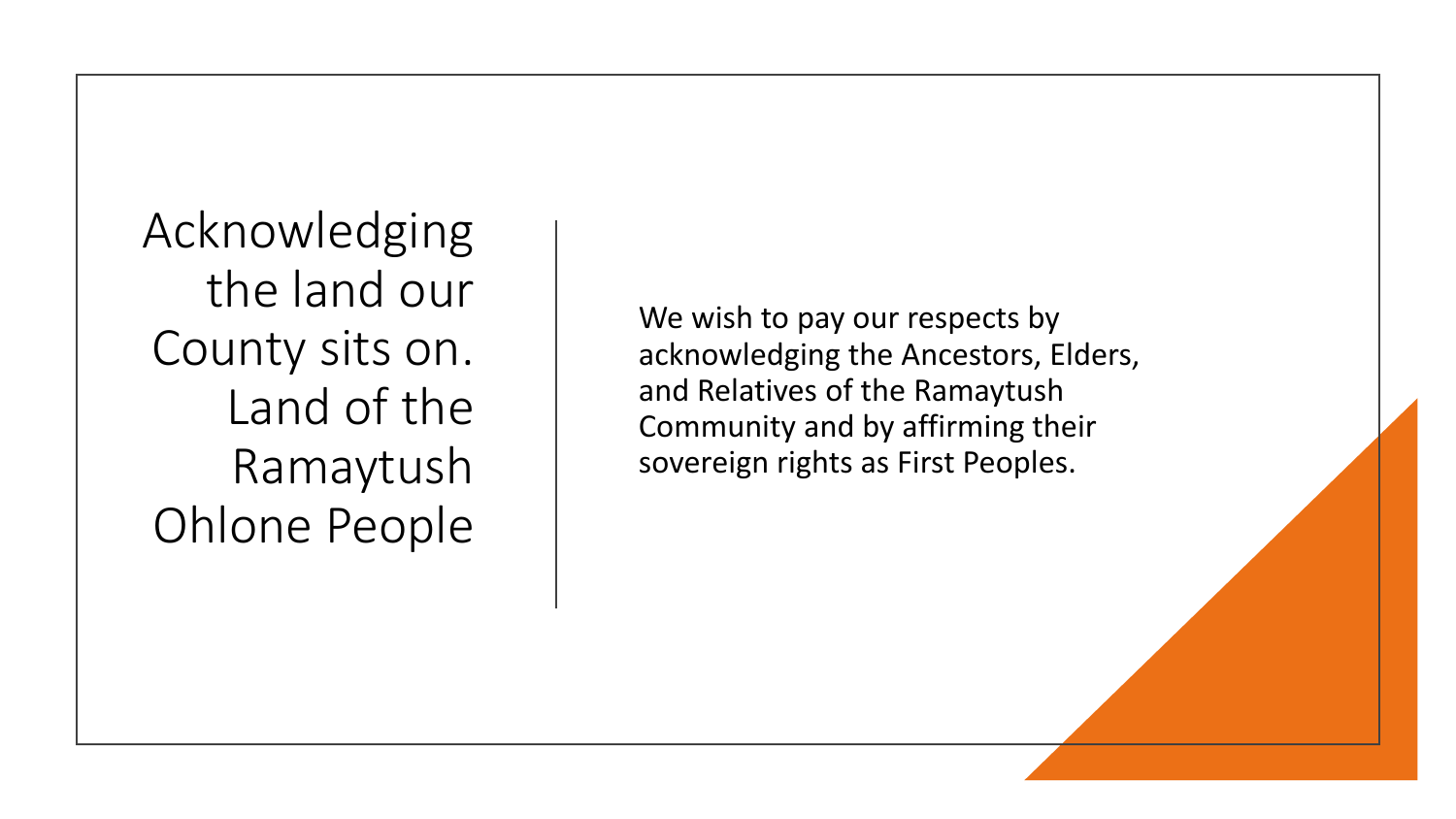# Forum **Overview**

# Equity Framework

- •Defining equity
- •Building equity foundations
- •Early equity efforts

 $\boldsymbol{\mathsf{A}}$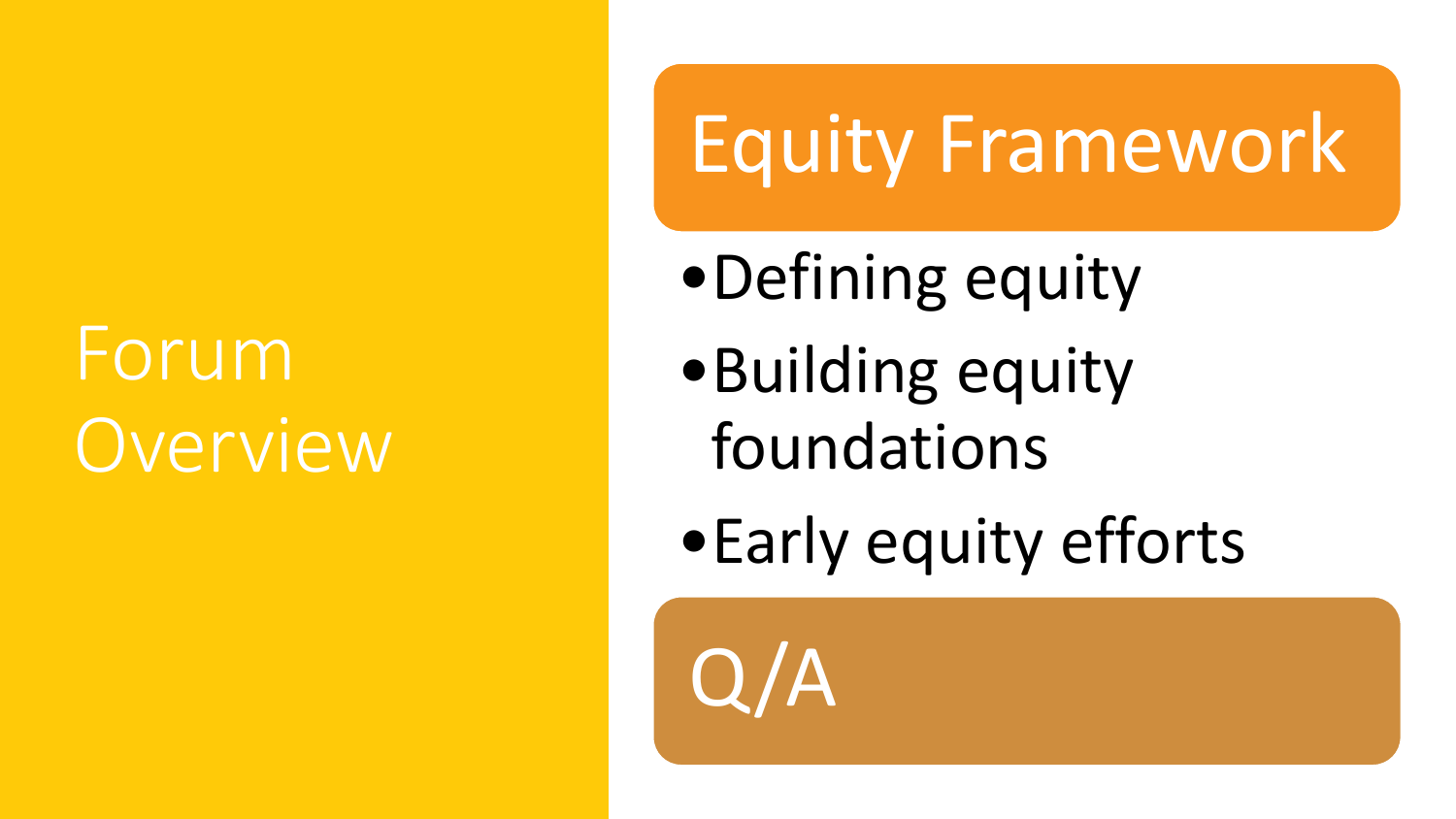# County Foundational Framework and Approach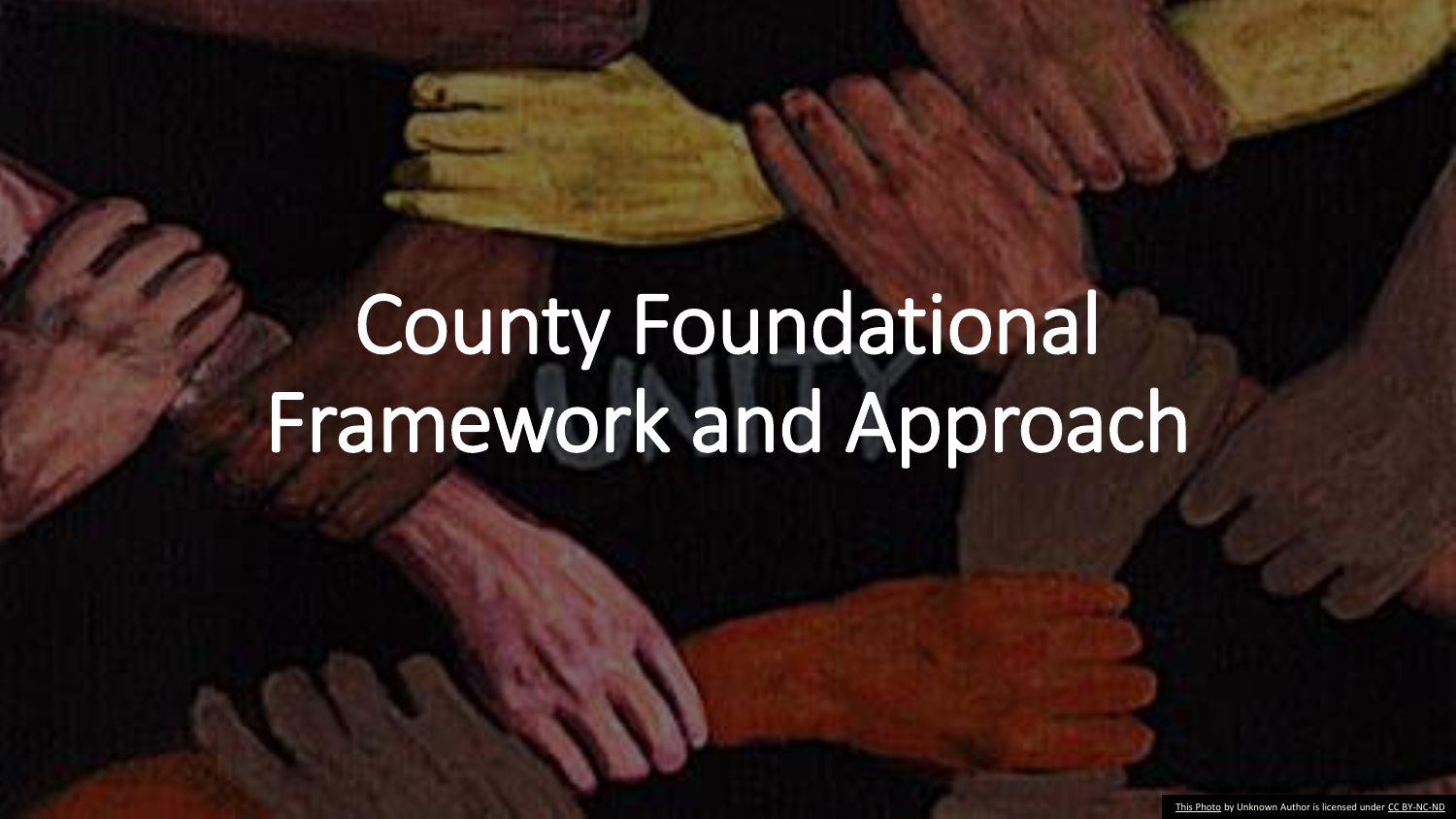## Bringing our heads and our hearts to this work.

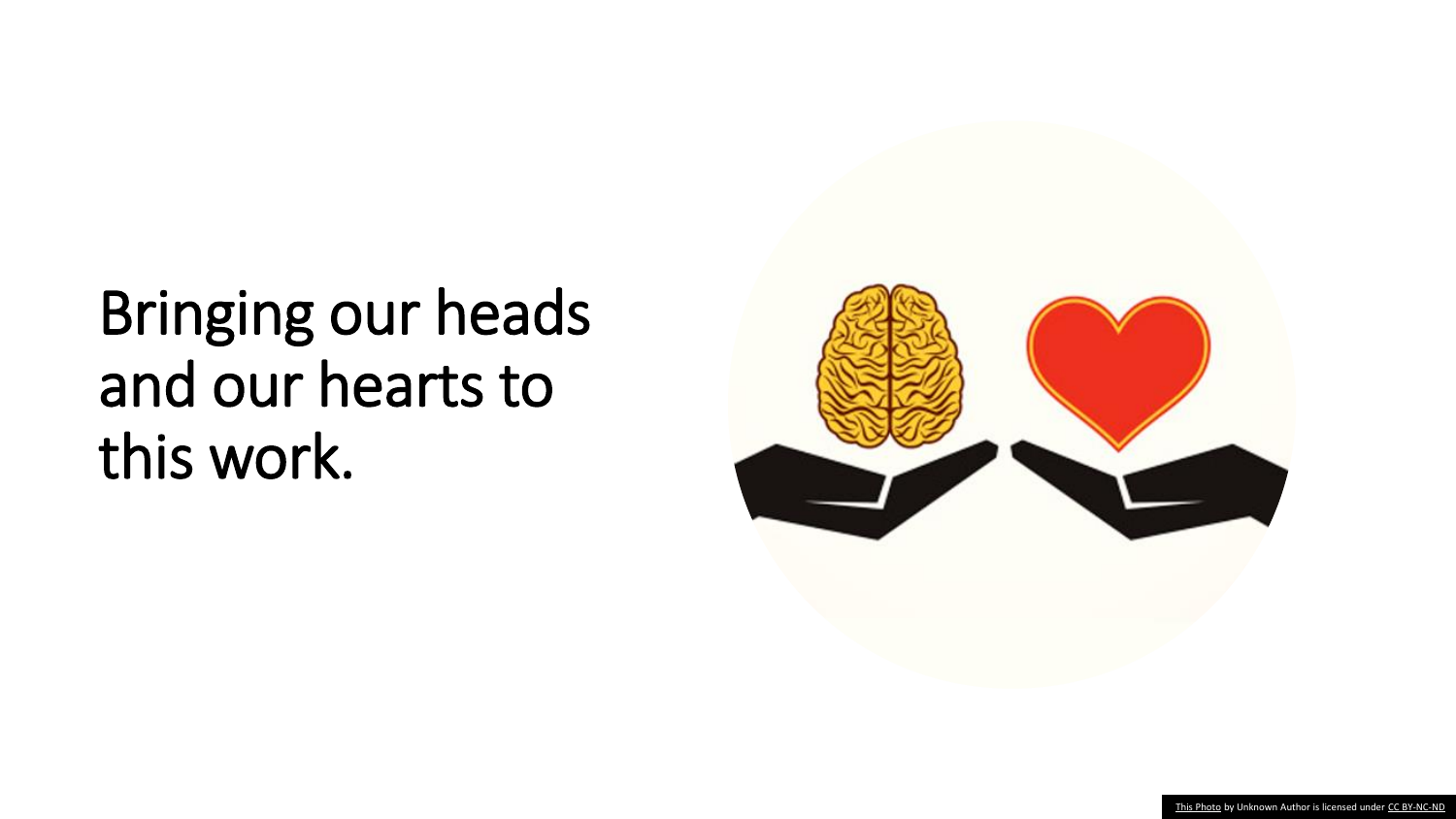# Defining Equity

Equity is the goal of *just and fair inclusion* into a society in which *all can participate, prosper, and reach their full potential***.**

**- PolicyLink**

To achieve equity, we must *create the conditions* that allow all to reach their full potential.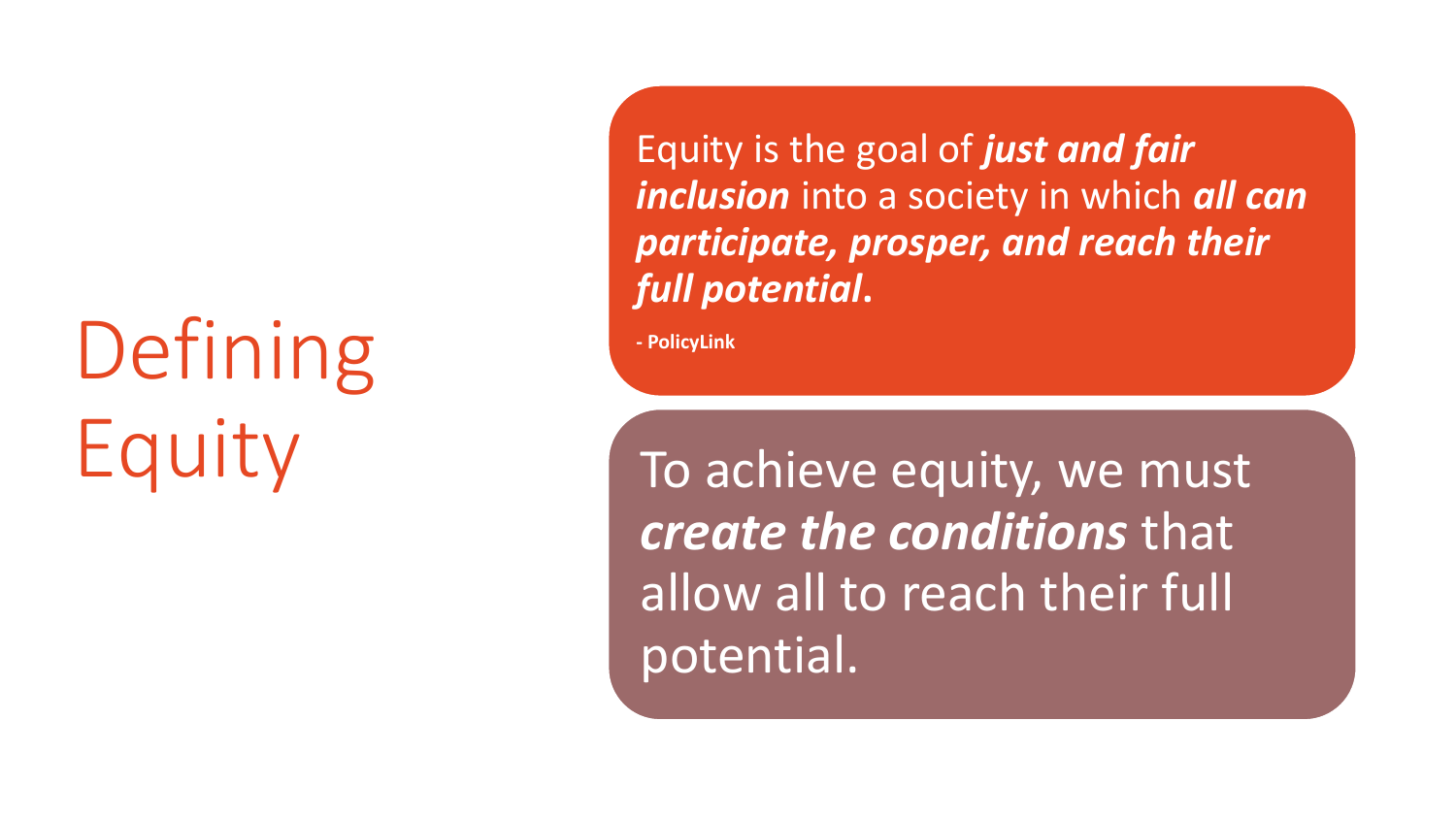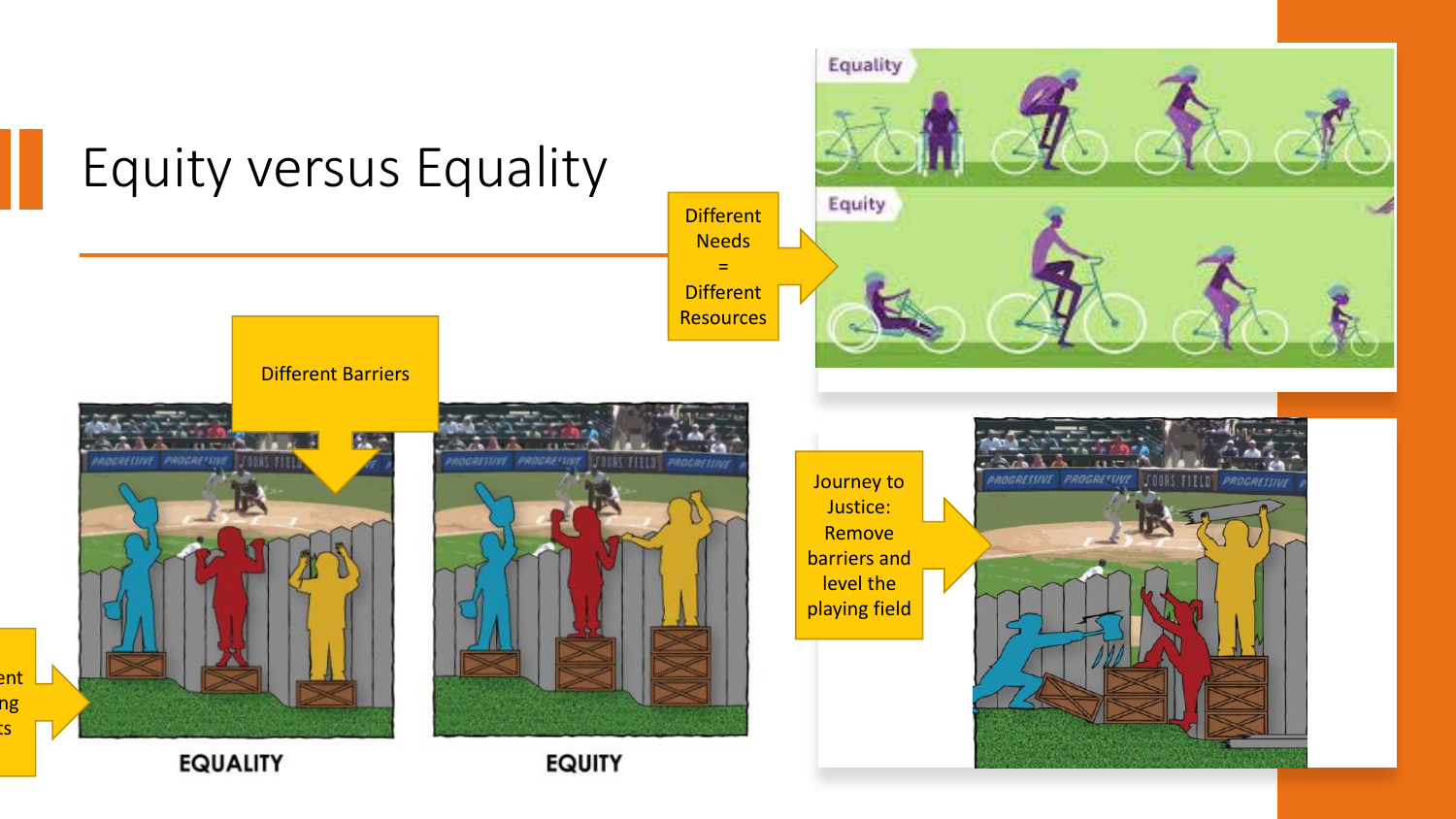Diversity, Equity, Inclusion - Belonging

**Diversity:** a fact –people being different from one another.

**Equity:** a goal–where everyone can reach their full potential.

**Inclusion:** a practice –to make space for people and ensure people are included

**Belonging:** a sense of authentic participation and power in the design or development - to not just be included in other people's spaces but to be a welcomed agent in the creation of the space with equitable distribution of power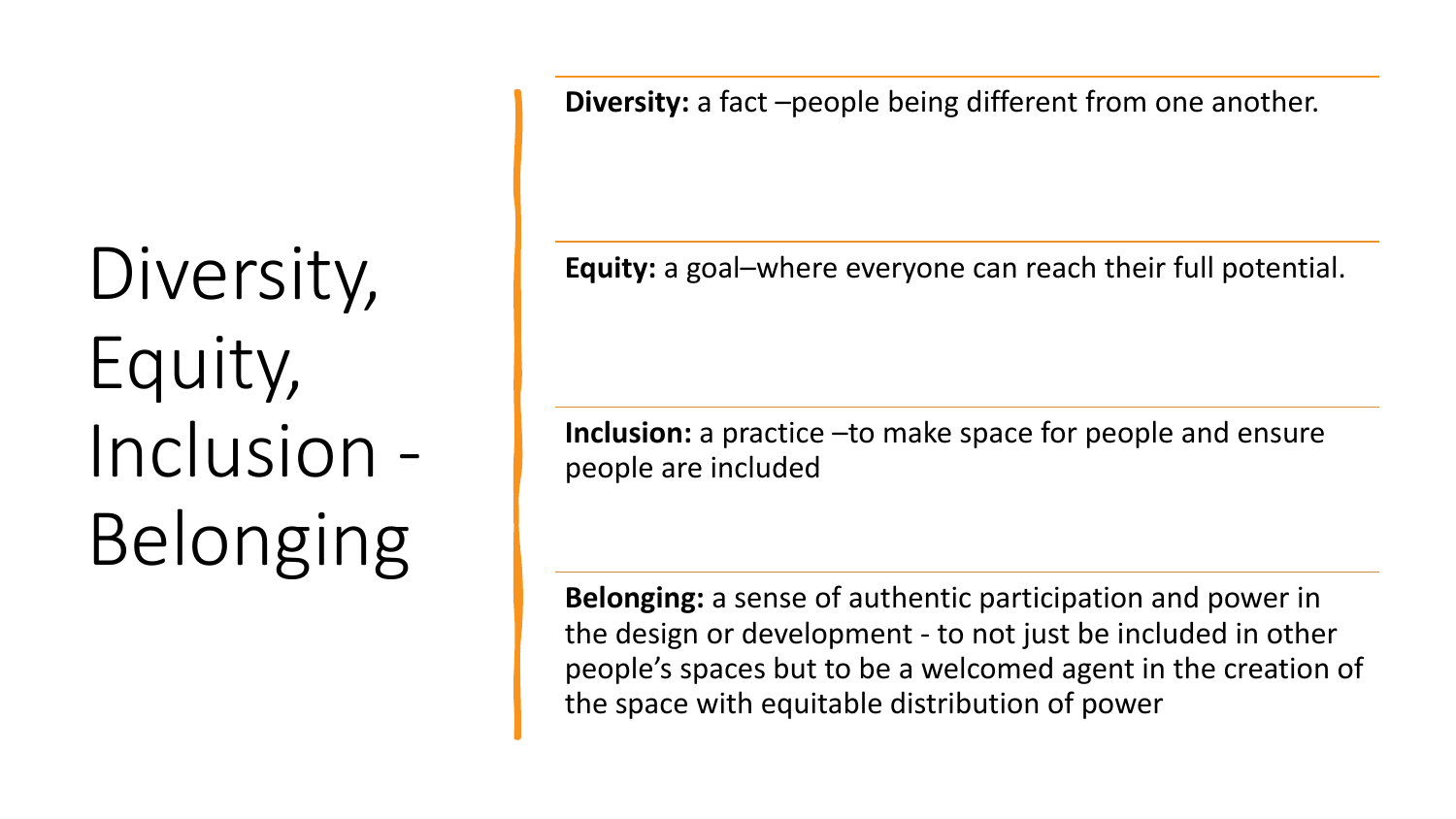### Belonging versus Inclusion

- We recognize that our systems are inequitable
- Inclusion welcomes people into existing structures without questioning whether people feel like the structures are supportive or whether they feel they belong
- Building systems that are truly welcoming to all requires co-creation of systems

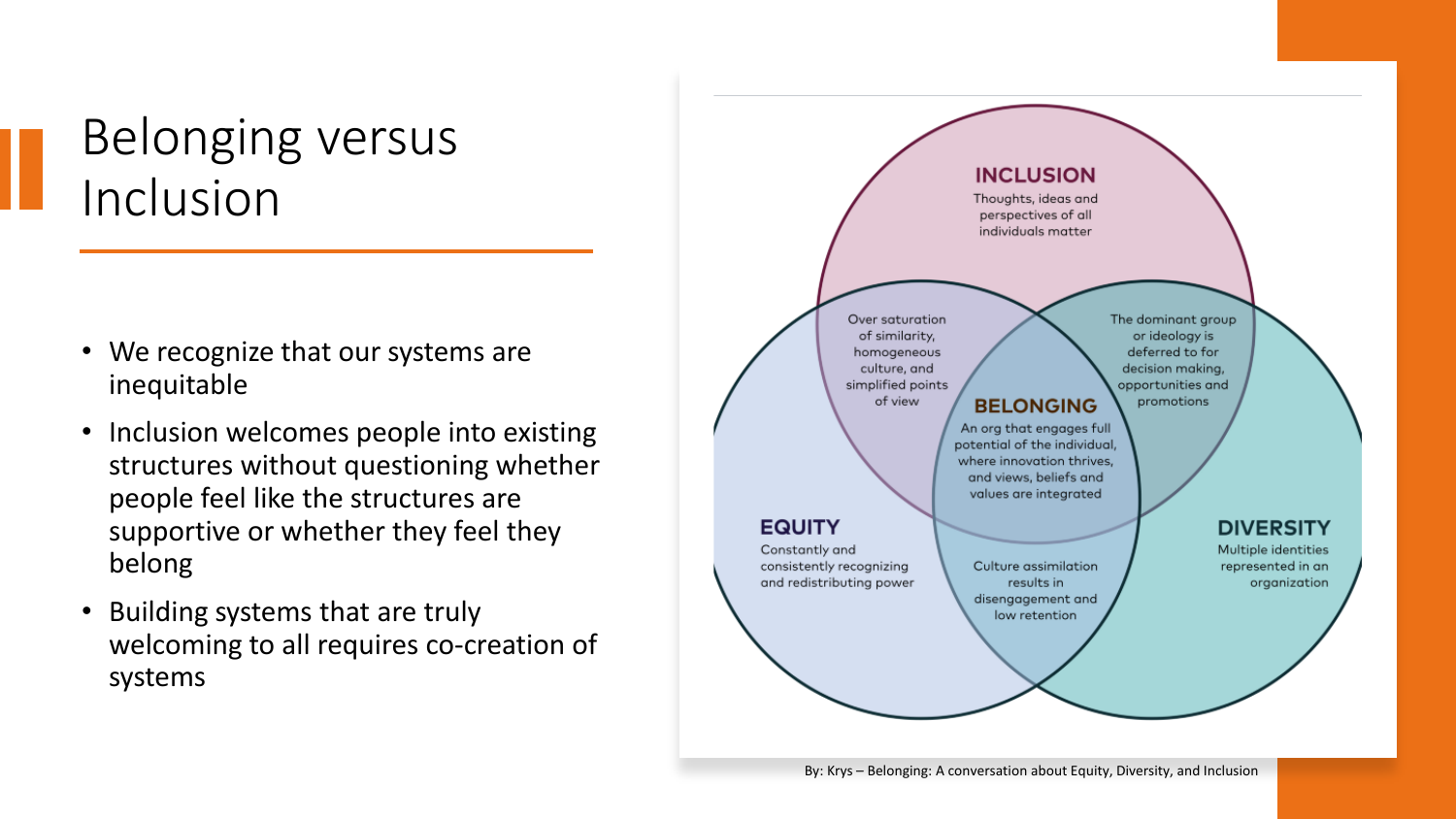**Narrative: Who Belongs and Who Doesn't**

- **At least 64% People of Color**
	- Approximately 67% People of Color per Dr. Benner (UC Santa Cruz)

#### • **Large Immigrant Community**

• 35% foreign born. 21% of immigrant population undocumented.

10

- 46% speak another language at home
- 57% of children have immigrant parents
- Approximately 30,000 residents are **LGBTQ+**
- **People with disabilities:** 4.3% 65 and under; 29.3% of 65+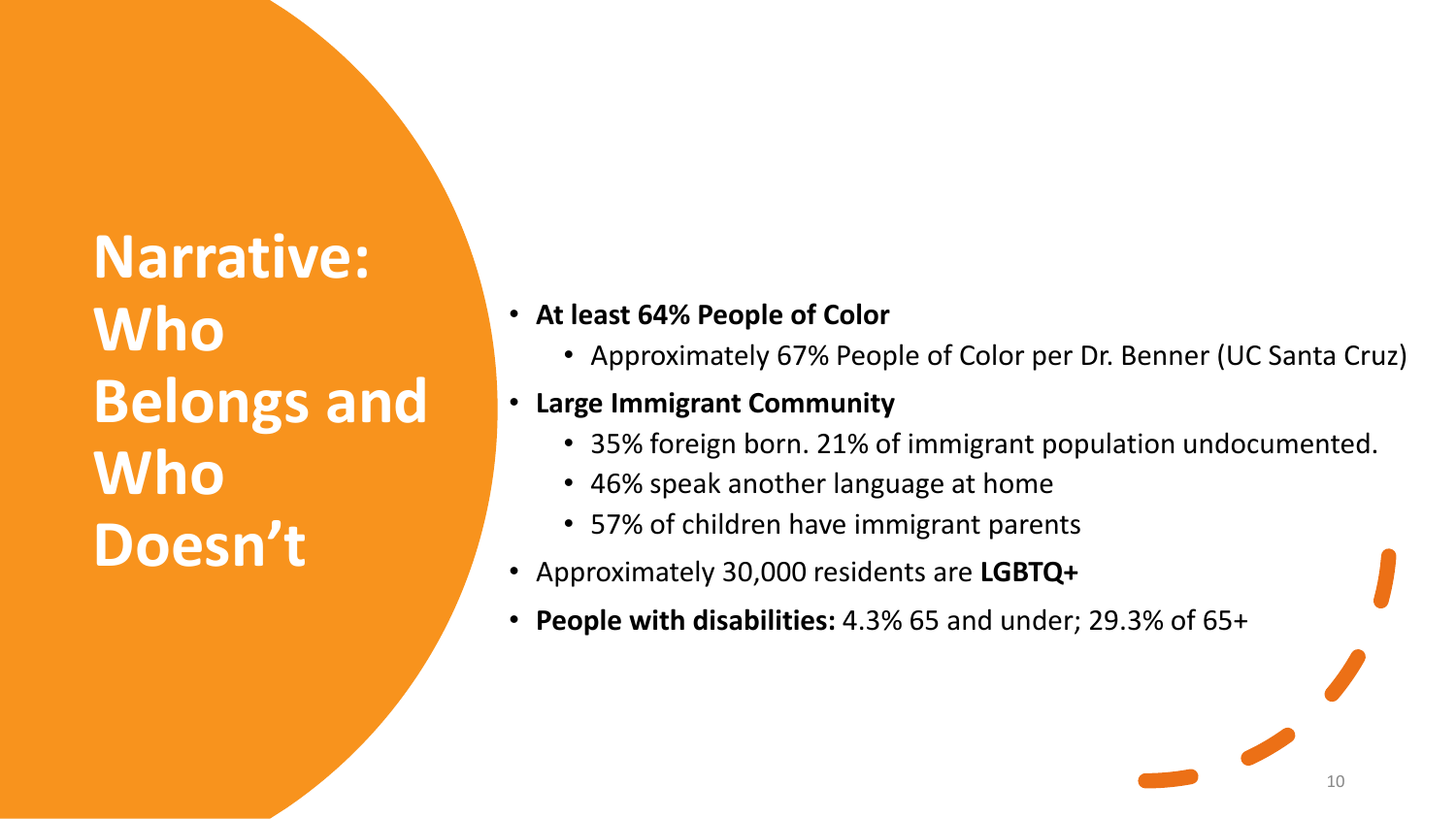## Root Causes of Inequities: Oppression

- White Supremacy
- Patriarchy
- Colonialism
- Transphobia
- Heterosexism
- Cisgendersim or Cisnormaty
- Ableism
- Ageism
- Nativism
- Anti-Blackness
- Classism
- Racism
- Sexism
- 

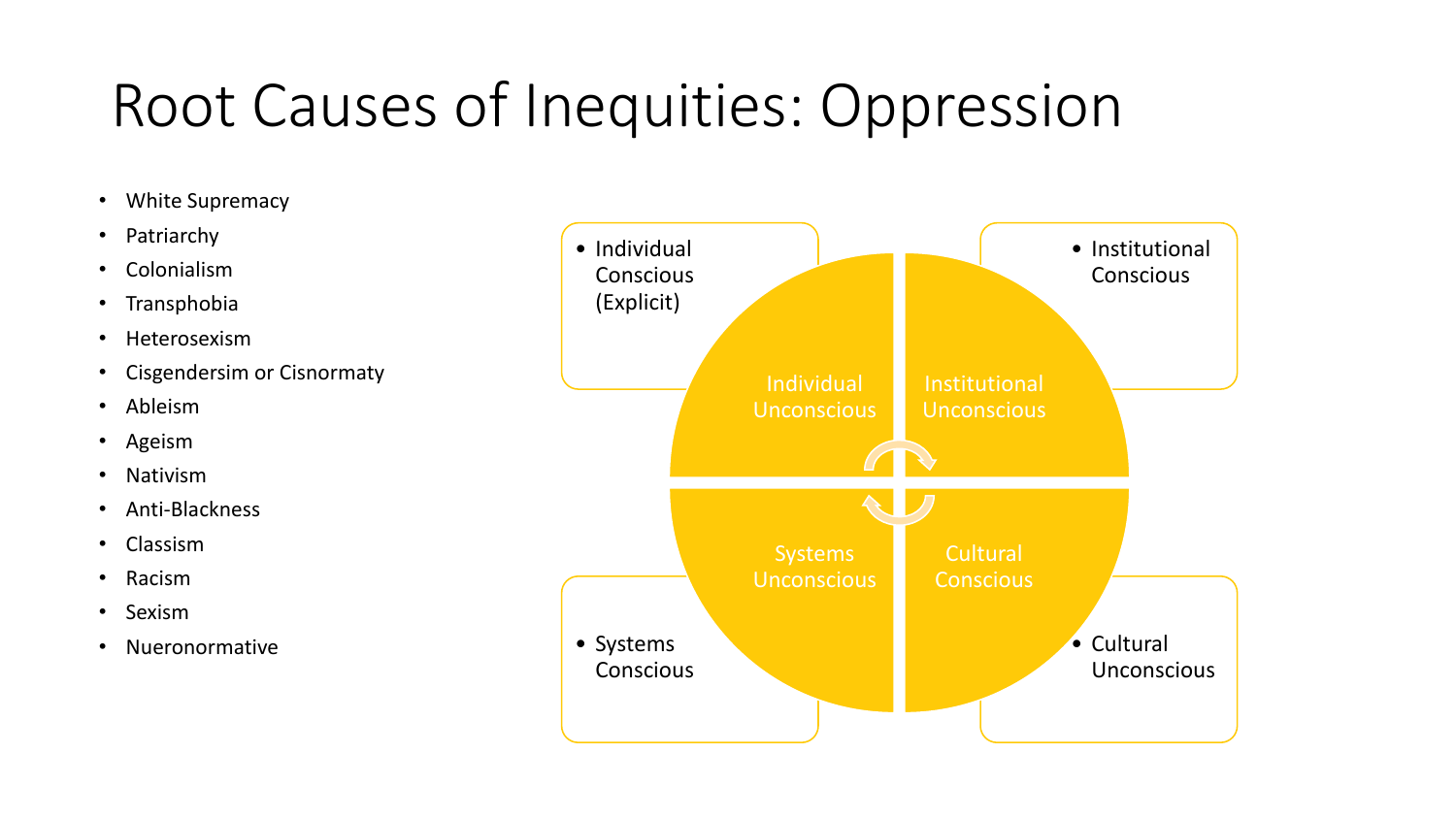### Root Causes of Inequities: Discriminatory Policies and Practices



• Slavery

- Indigenous Genocide
- Racial property deed restrictions
- Home loan discrimination (redlining)
- Urban renewal
- Exclusion from the GI Bill Benefits
- Deindustrialization
- Housing discrimination
- Employment Discrimination
- School segregation
- Residential segregation
- Funding disparities
- Structural poverty
- Incarceration inequities
- Implicit bias
- Zero tolerance disciplinary policies
- Predatory lending
- Loan discrimination
- Residential segregation
- Housing and employment discrimination
- Complaint-based systems
- Voter suppression
- Limited pipelines into leadership
- Voter Suppression
- Internment camps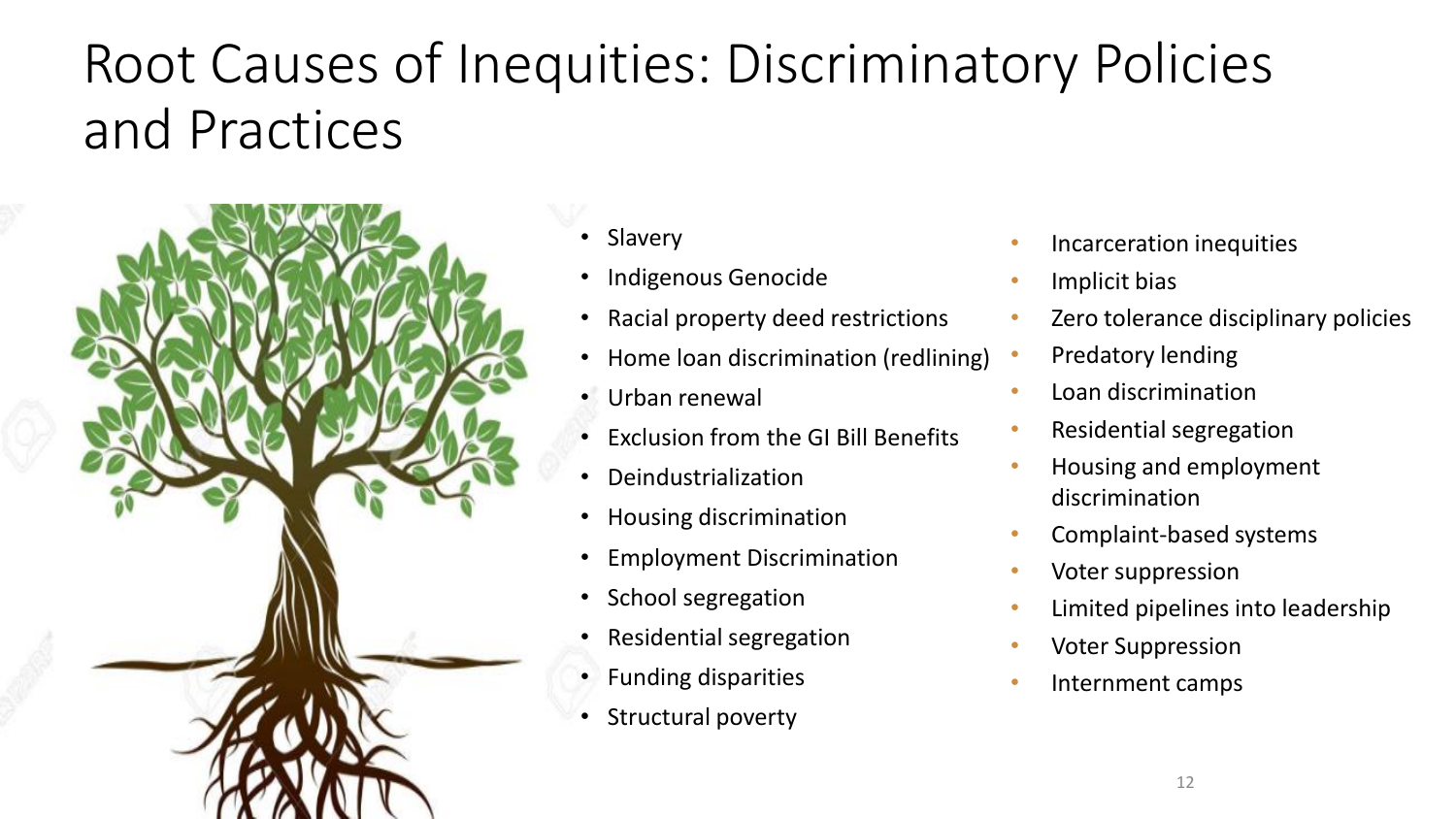Leading explicitly with race but not exclusive about race

- Leading with race but not exclusively focused on race – intersectionality is critical
- Racism and White Supremacy are embedded into the founding of the United States and were built into structures and systems of operation
- Race is a key determinant in the majority of life outcomes
- Racism runs deep within other forms of oppression patriarchy and sexism, heteronormaty, ageism, ableism, transphobia, classism and more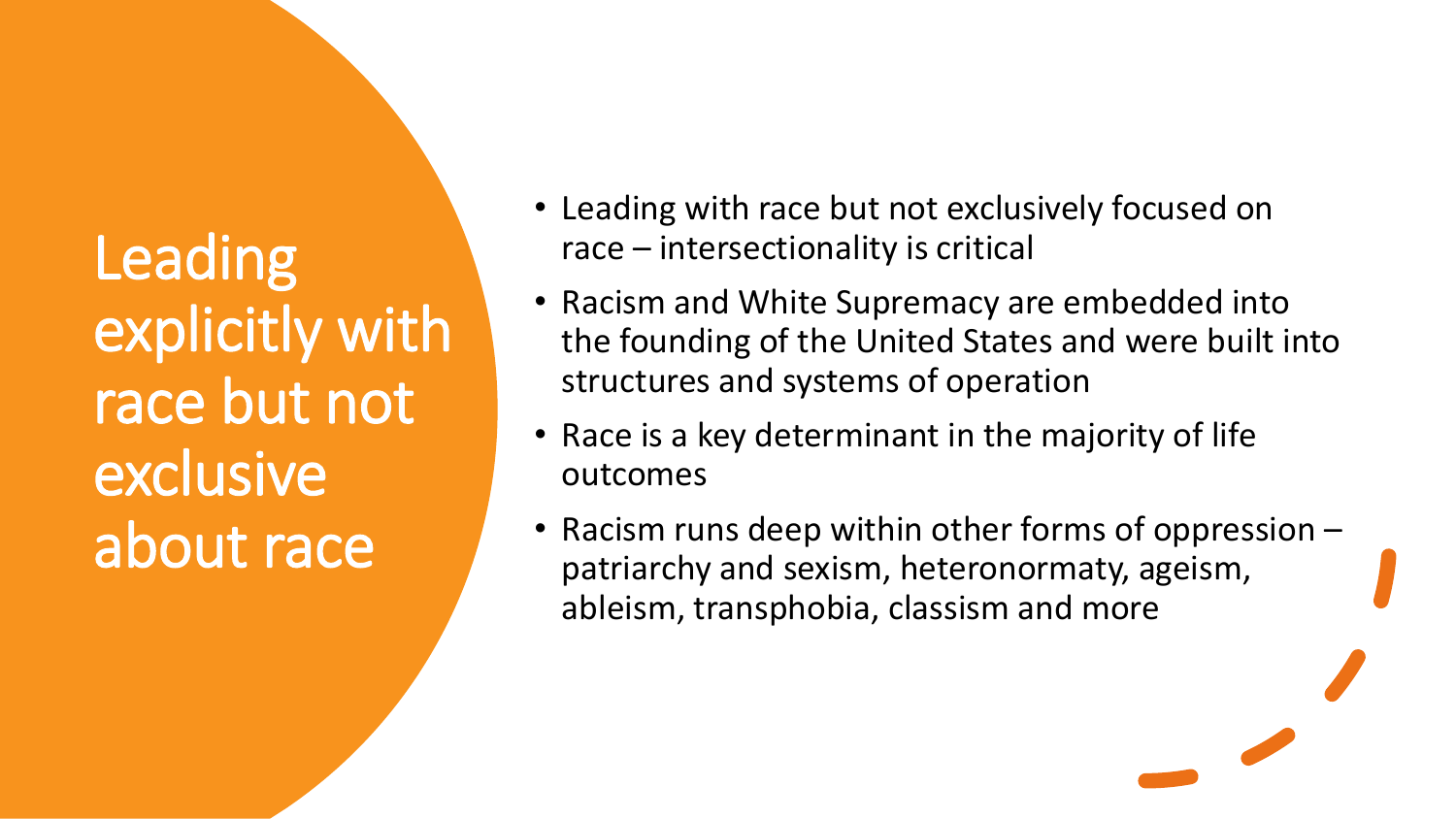### Community Assets Run Deep & Wide

- Deep social capital
- Ownership of the community
- Community leadership
- Activism
- Family connections
- Power from the people
- Recognition of our fates being tied together
- Diversity of rich ancestral knowledge
- **Resilience**
- Culture and Art
- History
- Community Organizing Organizers



[This Photo](http://intercontinentalcry.org/women-come-together-to-end-sexual-violence) by Unknown Author is licensed under [CC BY-NC-ND](https://creativecommons.org/licenses/by-nc-nd/3.0/)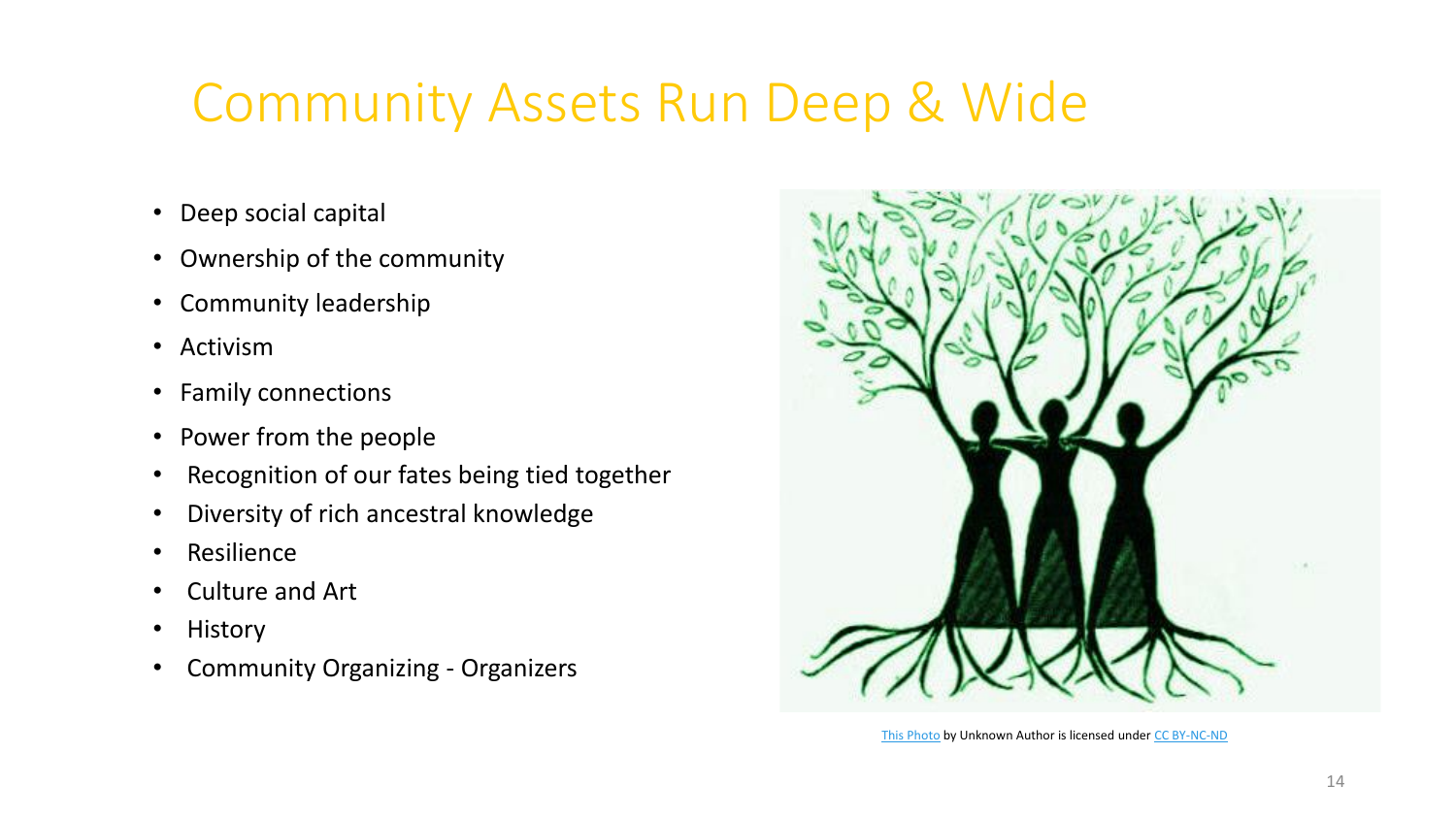### Approaches to bring to our equity work

Structural Transformation Centering the Heart Racial Justice Authentic Democracy Partnership Emergent Practice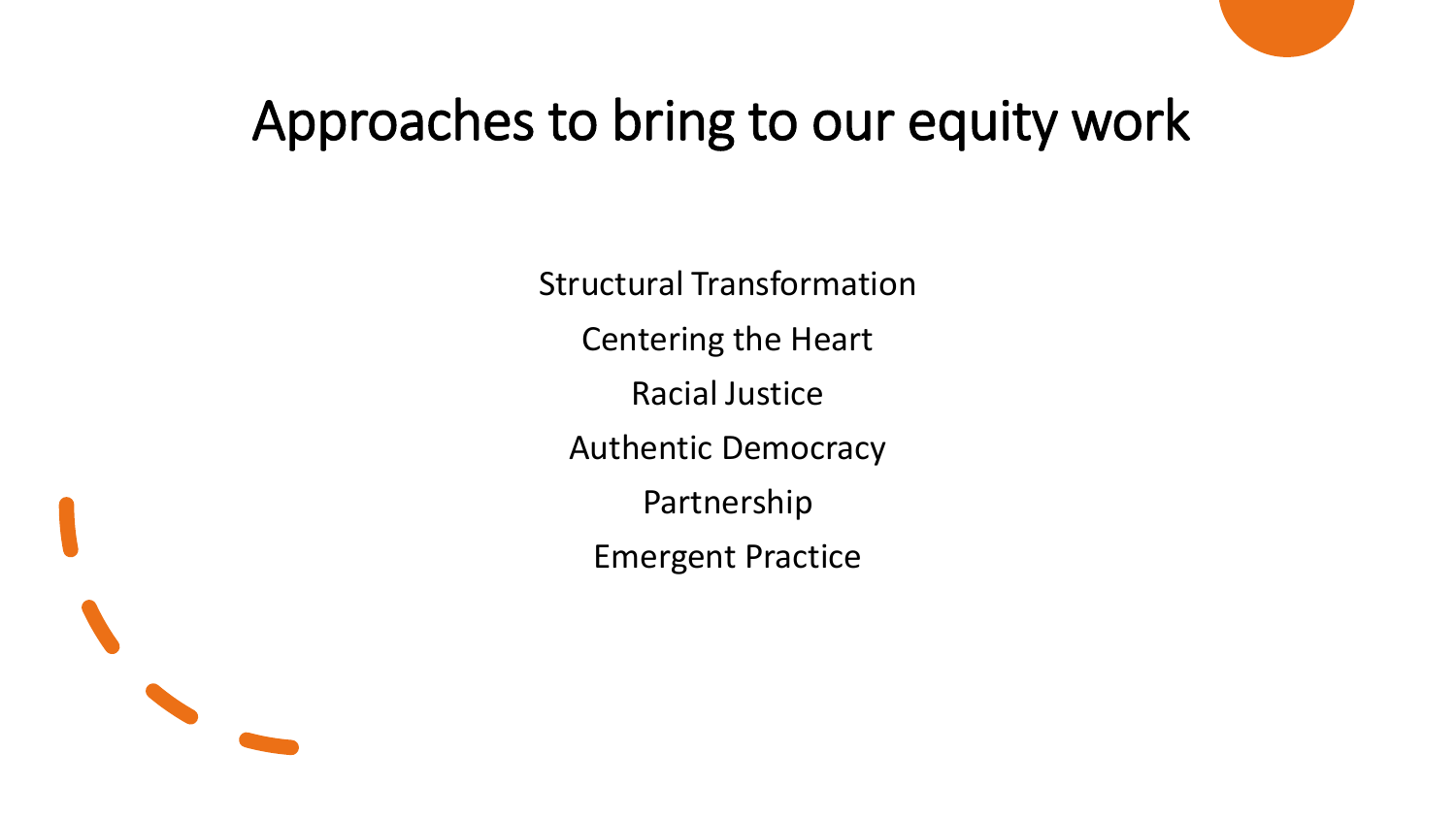### Organizational & Personal Journey

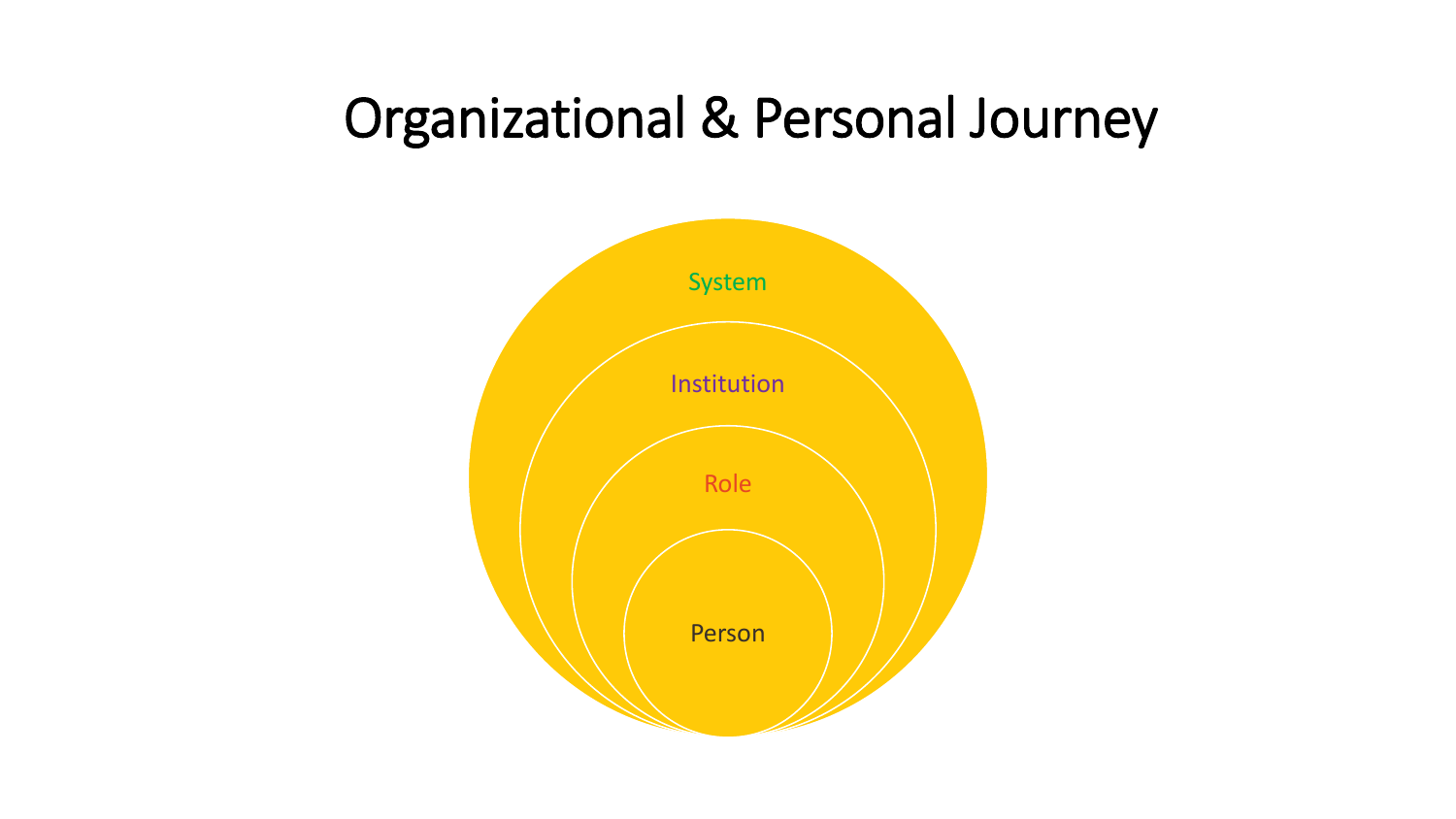# Building Infrastructure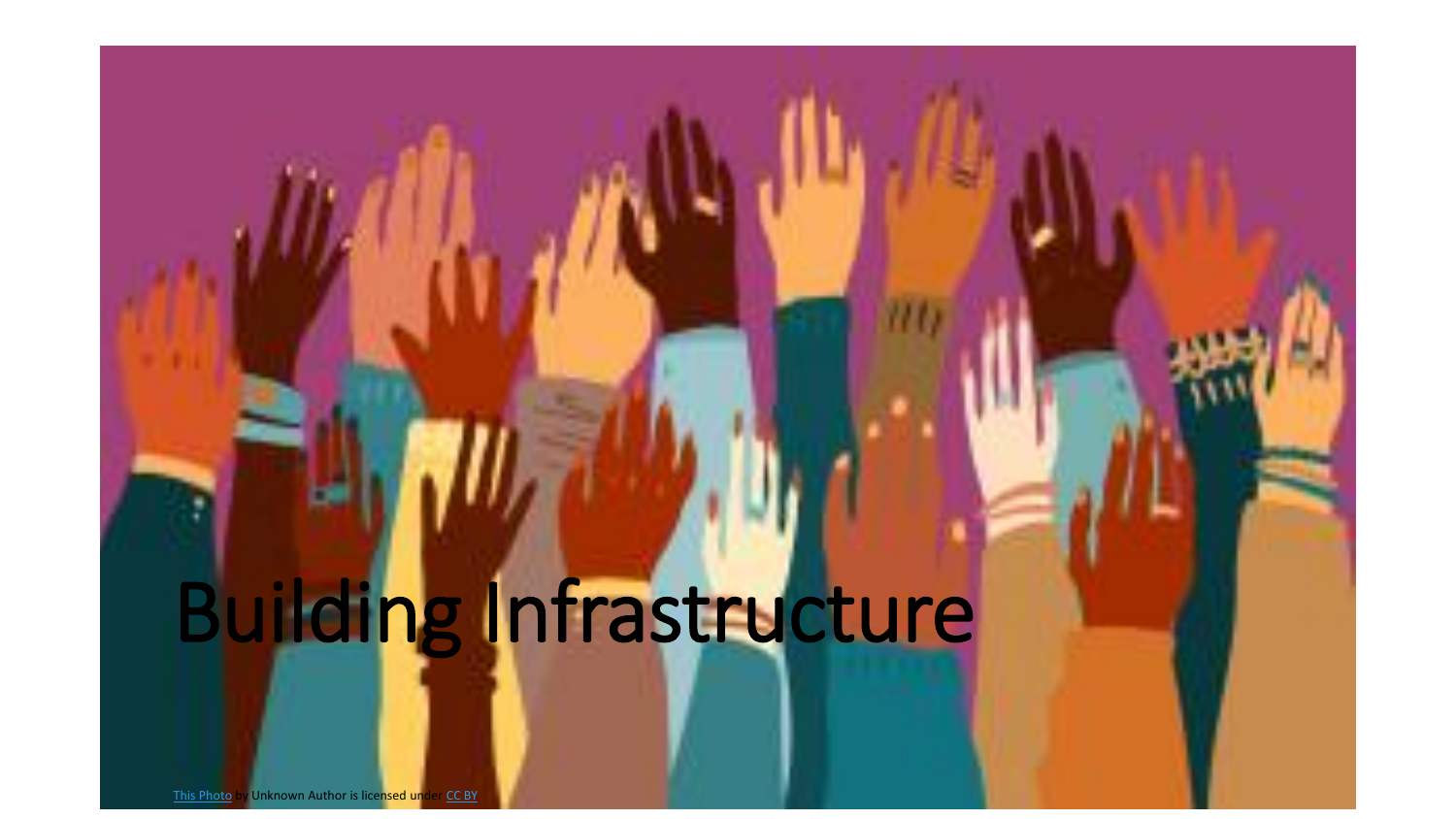#### *San Mateo County*

### Theory of Change to Achieving Equity

#### **Input: County Transformation**

County of San Mateo brings an equity lens into all it's operations and transforms its systems with explicit intention to advance equity.

*How:* Normalize, Organize, Operationalize, Accountability

#### **External Influences:**

- Community advocacy and expertise
- Resource requirements
- State and Federal laws
- City expertise

which

collectively support



#### **KEY AREAS OF IMPACT WITHIN THE COUNTY**

#### **KEY AREAS OF IMPACT Equitable Culture**

**which help achieve equitable outcomes in key priority areas**

**Equitable Service Equitable Service Provision Provision Equitable Policies Equitable Processes Equitable Resource Allocation**

**Equitable Democracy Equitable Democracy**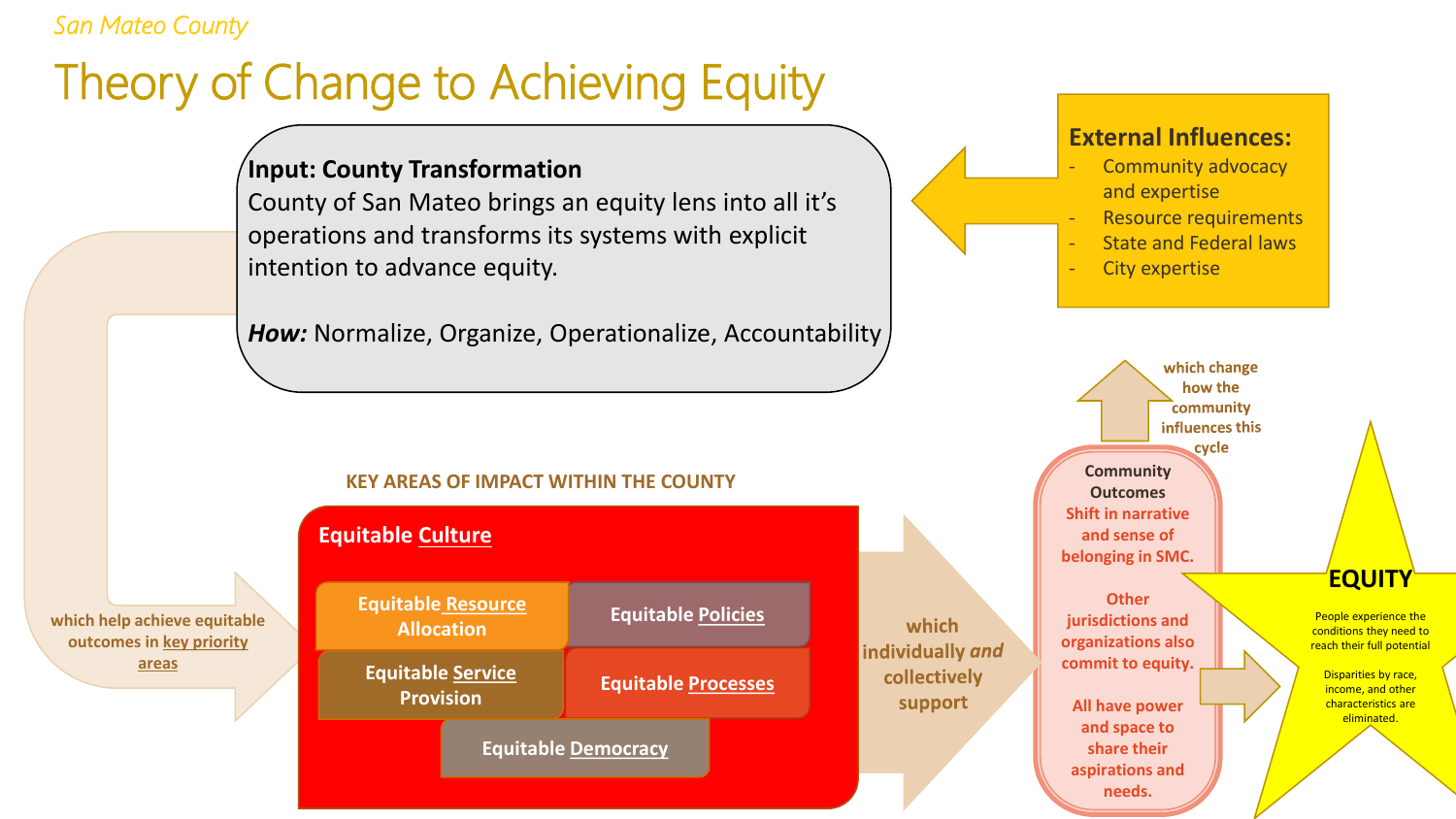

**Purpose:** Support and engage San Mateo County to build and drive more equitable and accountable systems, in order to produce more equitable outcomes for our communities.

Countywide Equity Infrastructure

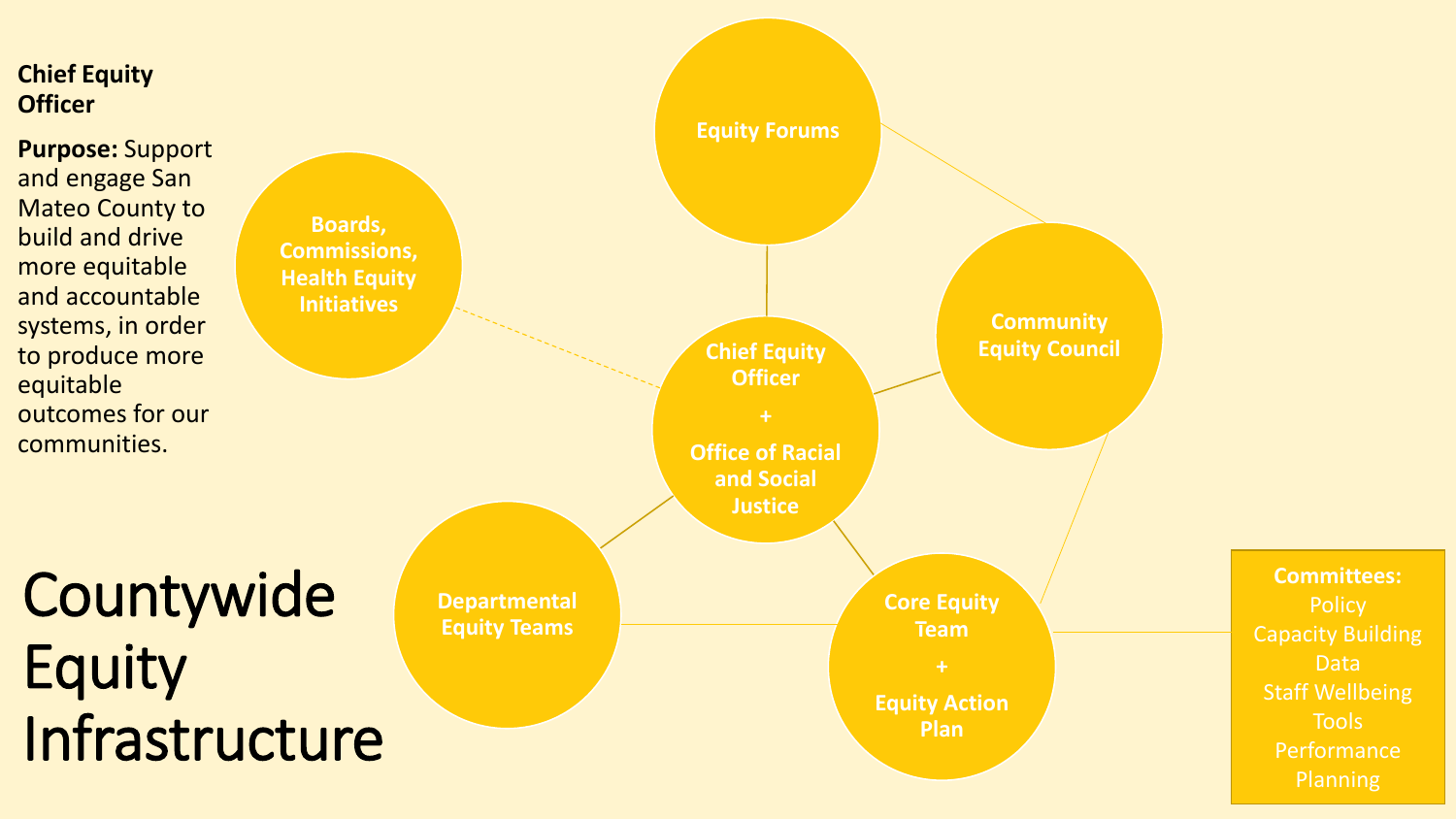## Initial Projects

- Purpose of Chief Equity Officer
- Theory of change
- Equity Framework
- Outreach to community for feedback
	- Community Equity Forums
	- Commission and community presentations
- Racial Equity Resolution (Canepa/Slocum)
- Build interdepartmental team Countywide Core Equity Team
- Recovery Community Input Federal-funding prioritization
- Baseline Data: All staff survey
- Anchor Institution Framework with inclusive hiring, promotion, retention, procurement and investment (Slocum/Groom)
- Develop Racial and Social Equity Action Plan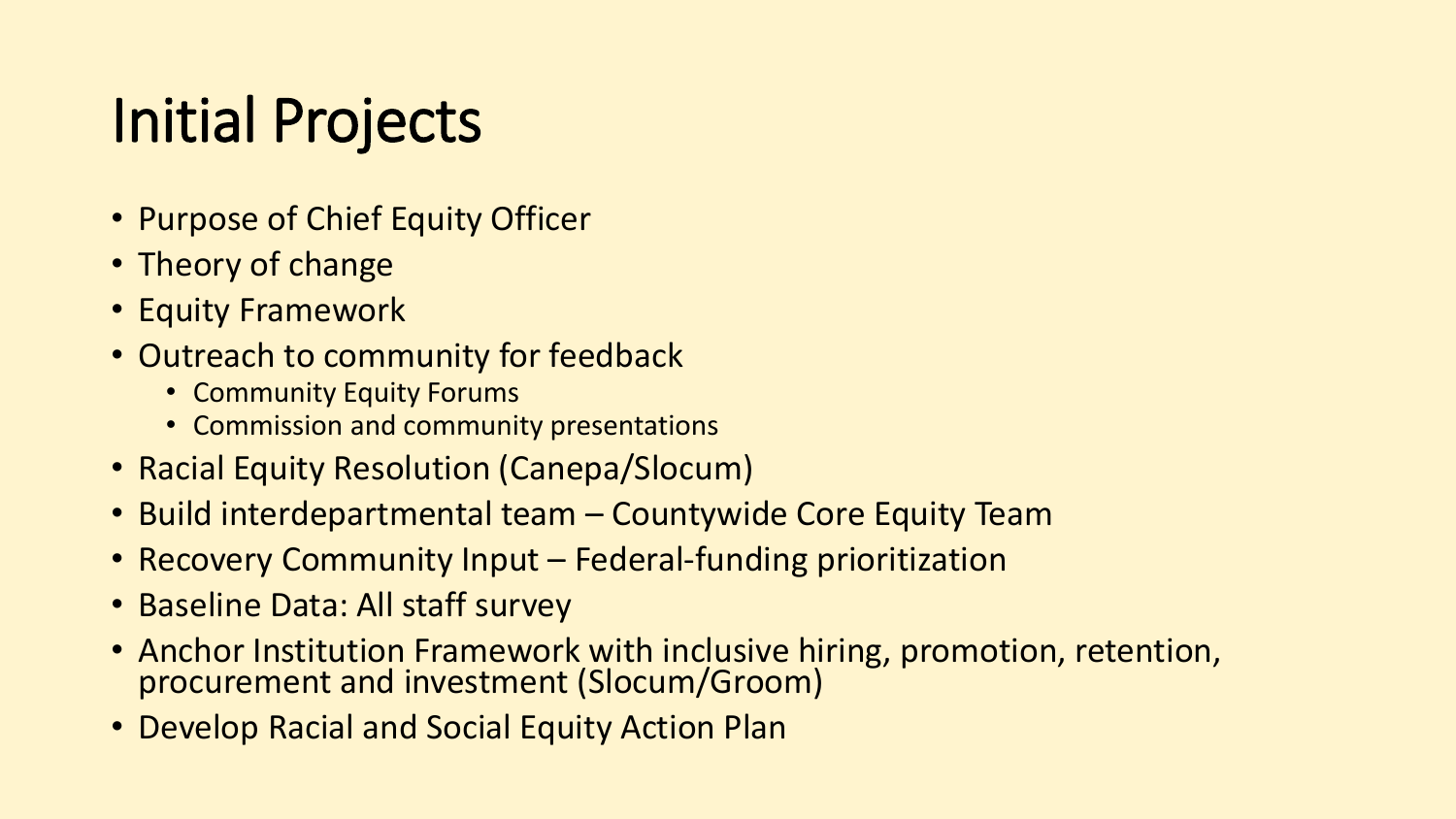## Project continued

- Develop Racial and Social Equity Action Plan
	- Inventory of existing equity-focused data
	- Staff training series on equity
	- Employee resource groups based on affinity
	- Equity-focused community engagement tool and/or training
	- Racial and social equity impact tool
	- Performance equity program focused on results-based accountability
	- Inclusive staffing & procurement
- Equity in Art Series through the lens of communities of color
- Pronoun policy (Canepa/Pine) with LGBTQ+ Commission
- Community equity committee
- Office of Racial and Social Justice Office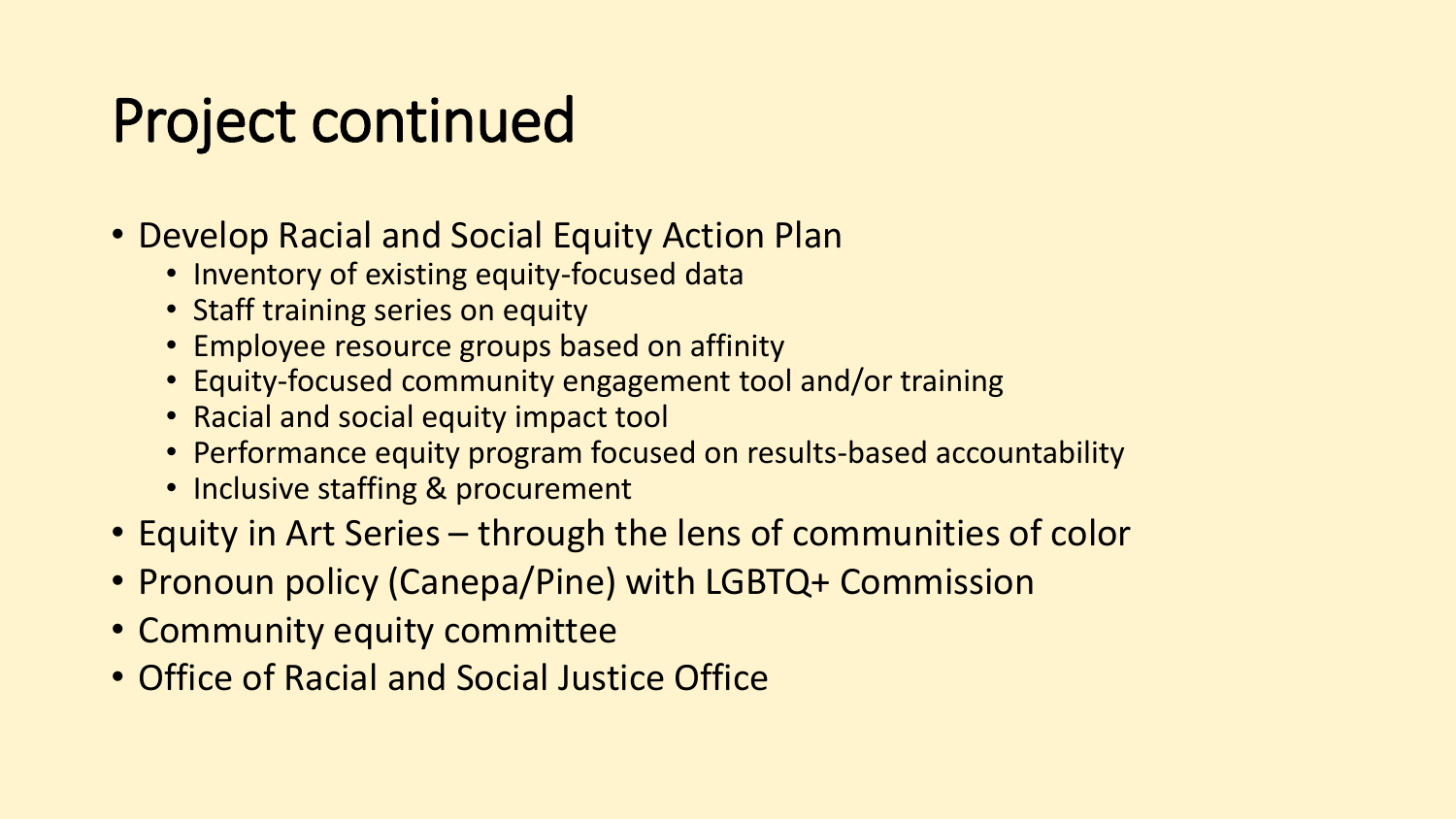# What's Required?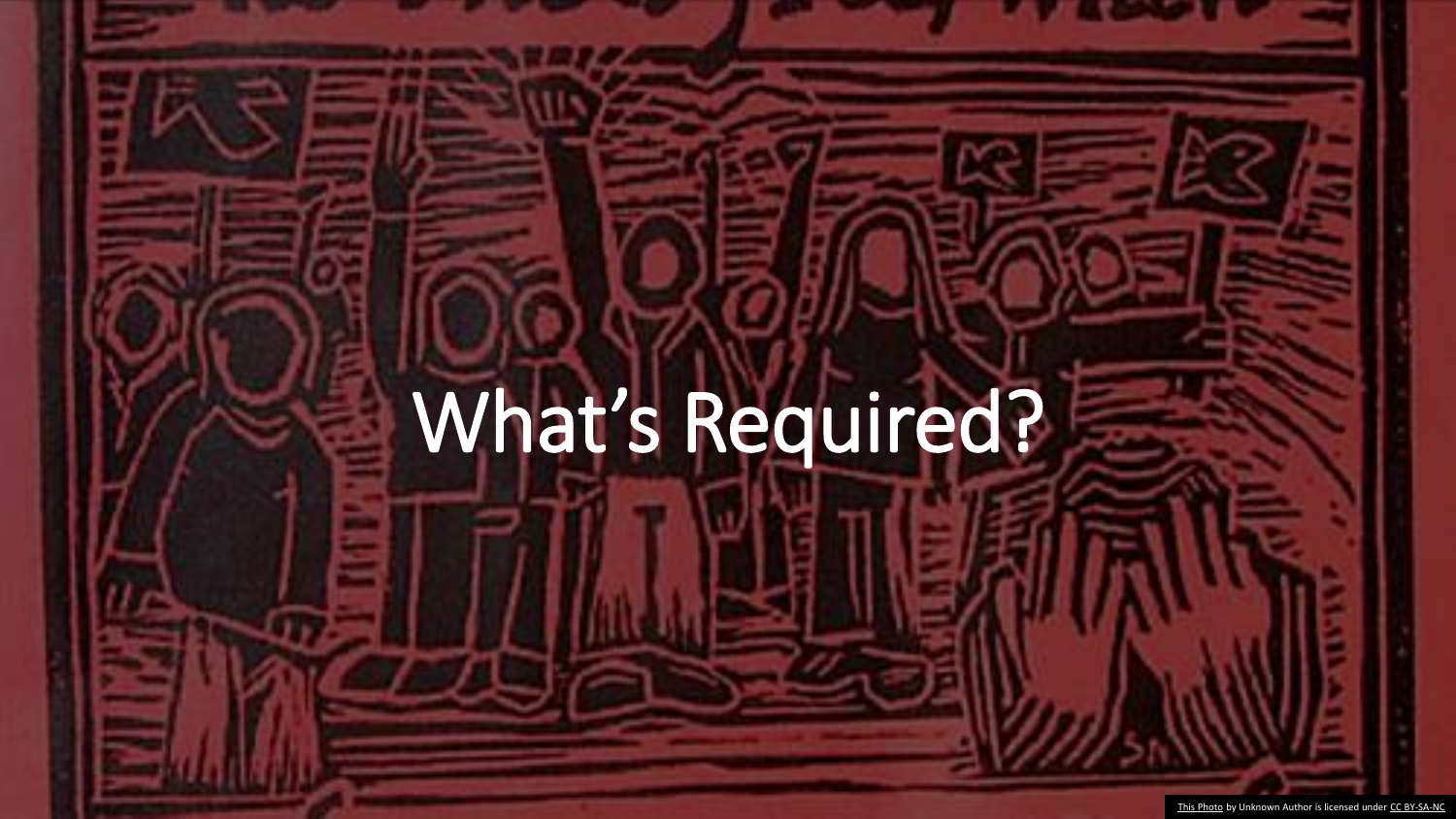# Key ingredients towards success

#### **1. Strong, committed, resilient, and steady leadership**

- Change requires taking risks, providing clear direction, and staying the course
- Our feelings will be hurt, we will be challenged, we will learn and not shy away

#### **2. Clear vision and values of equity**

■ A collective vision and clarity of purpose ensures continued direction

#### **3. Strong, trusted, and engaged partnerships**

■ Those closest to the impact and work are necessary co-designers and partners

#### **4. Organizational transformation**

■ Intentional and focused change is needed across the organization

#### **5. Time**

**Transformation and culture shift takes time so it can be sustainable – but there is an urgency to this work that must** be recognized

#### **6. Accountability**

■ A clear plan, performance metrics, and stakeholder engagement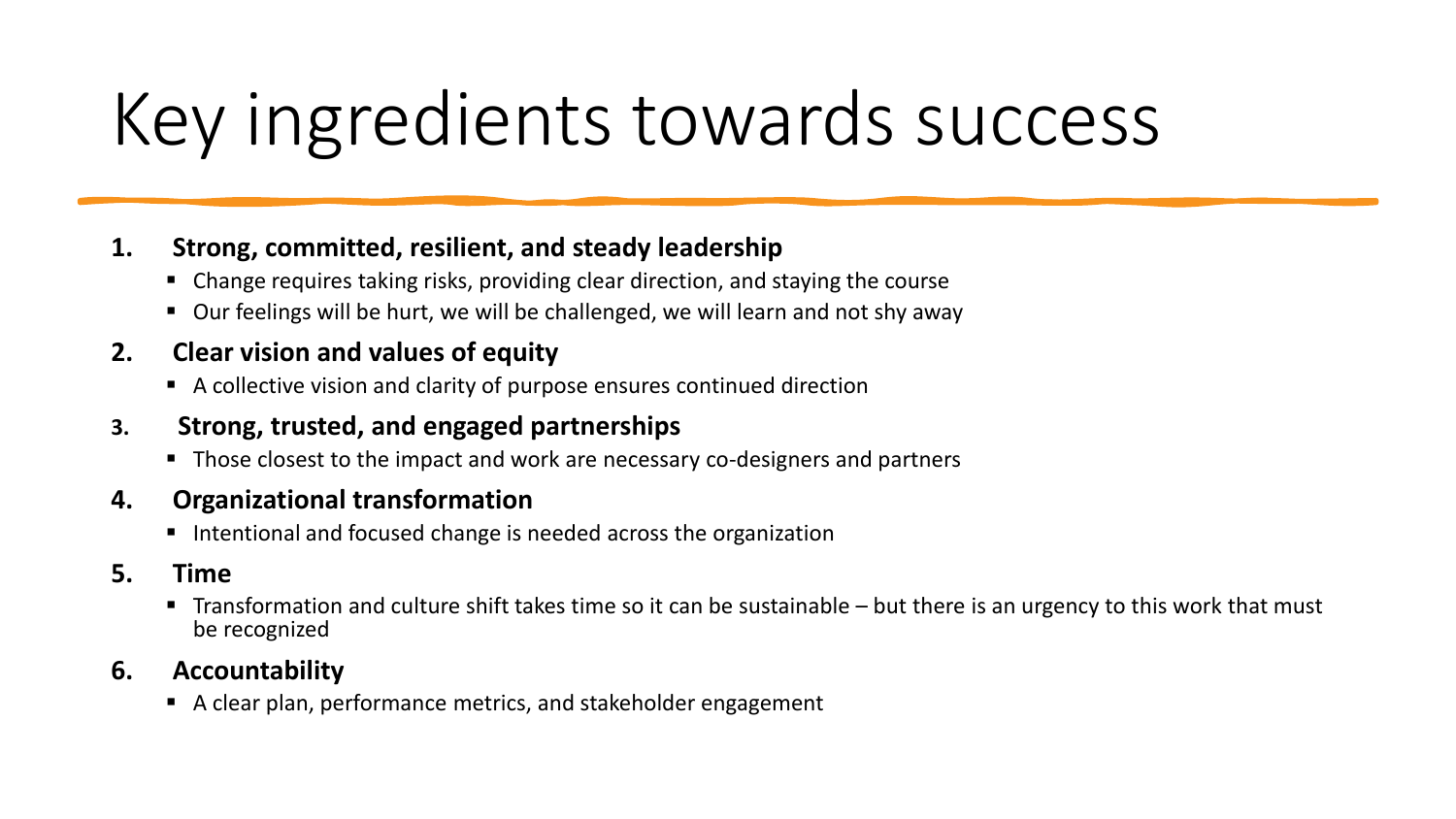### Transformation is necessary

"Instead of holding back we must have the courage to step forward, take our bureaucratic structures down to the studs and rebuild them through the lens of racial and social equity."

• Marc Ott, Executive Director of Institute for International City/County Management Association (ICMA). December 2020, from forward to "Governing for Equity: Implementing an Equity Lens in Local Government"